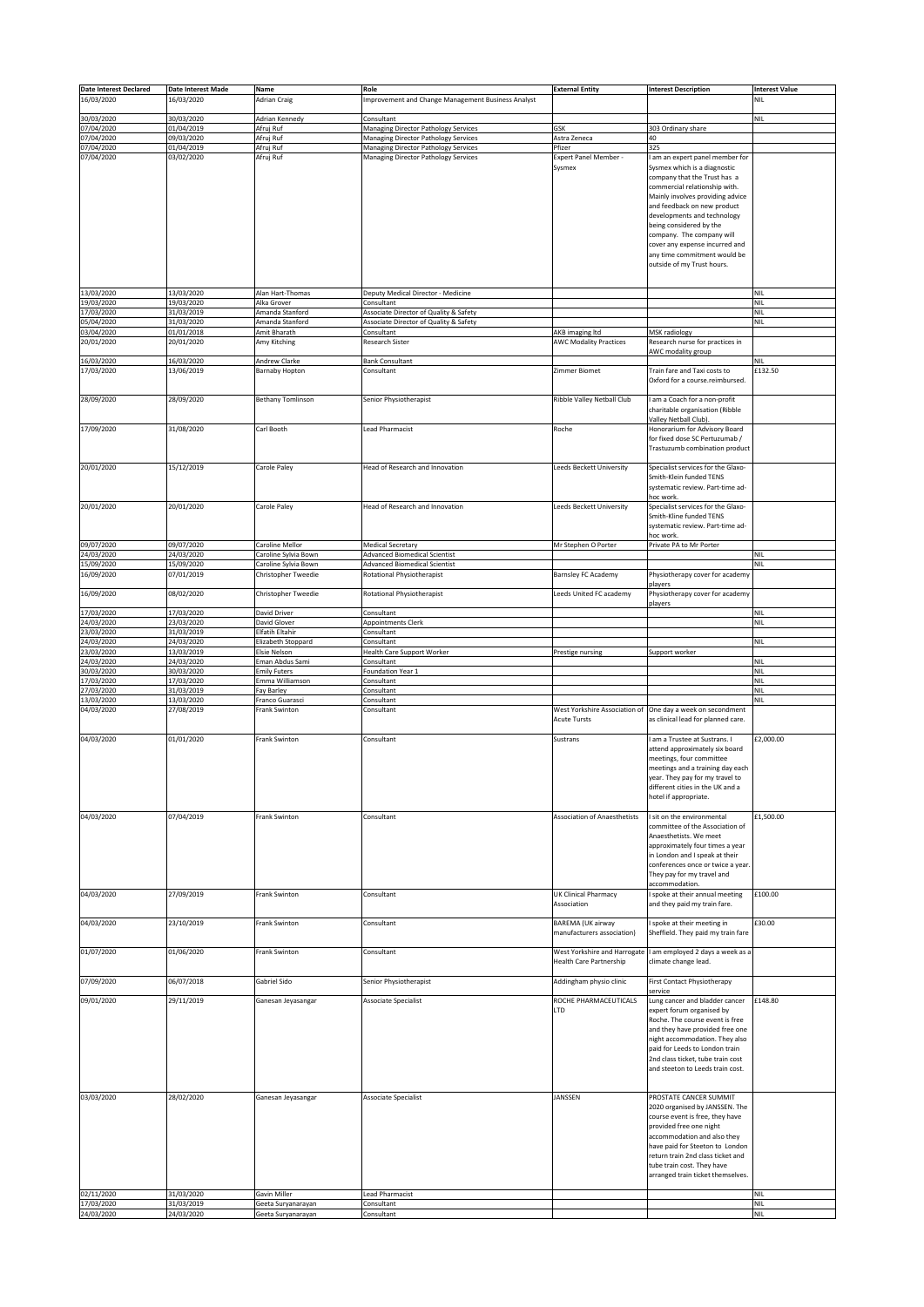| 01/04/2020               | 31/03/2020               | Geraldine Lennon                             | Consultant                                                                     |                                                                 |                                                                                                                                                                                                                             | <b>NIL</b>               |
|--------------------------|--------------------------|----------------------------------------------|--------------------------------------------------------------------------------|-----------------------------------------------------------------|-----------------------------------------------------------------------------------------------------------------------------------------------------------------------------------------------------------------------------|--------------------------|
| 31/03/2020               | 31/03/2019               | Gillian Elsworth                             | Interim Deputy Director of Finance                                             |                                                                 |                                                                                                                                                                                                                             | <b>NIL</b>               |
| 16/03/2020<br>24/03/2020 | 16/03/2020<br>24/03/2020 | Girish Raghunathan<br><b>Suneesh Dadayal</b> | Consultant<br>Consultant                                                       |                                                                 |                                                                                                                                                                                                                             | <b>NIL</b><br><b>NIL</b> |
| 16/03/2020               | 16/03/2020               | Habib Ullah Ahmad Mai                        | Trust Grade Junior Doctor                                                      |                                                                 |                                                                                                                                                                                                                             | <b>NIL</b>               |
| 04/08/2020               | 04/08/2020               | Hannah Bateson                               | Pathology Operational Manager - Blood Sciences, Phlebotomy                     |                                                                 |                                                                                                                                                                                                                             | NIL                      |
| 22/01/2020               | 01/04/2015               | Helen Henson                                 | <b>Clinical Trials Assistant</b>                                               | Lancashire county council                                       | polling clerk for local/general                                                                                                                                                                                             |                          |
| 13/03/2020               | 13/03/2020               | Helen Kelly                                  | Asst. Director Healthcare Governance and Lead Cancer                           |                                                                 | electionselections canvasser                                                                                                                                                                                                | NIL                      |
| 16/03/2020               | 18/12/2019               | Helen Pinner                                 | Manager<br><b>Administration and Clerical</b>                                  | Mr Michael Kaye                                                 | Bottle of champagne given as a                                                                                                                                                                                              | £25.00                   |
|                          |                          |                                              |                                                                                |                                                                 | Christmas present by consultant<br>Opthalmologist                                                                                                                                                                           |                          |
| 17/03/2020               | 28/11/2019               | Hossam Elmahy                                | Consultant                                                                     | Novartis                                                        | subscription fees,<br>accommodation and transport                                                                                                                                                                           |                          |
| 17/03/2020               | 08/04/2019               | Hossam Elmahy                                | Consultant                                                                     | Airedale NHST                                                   | cardiology, implantation of<br>pacemakers, implantation of ICDs                                                                                                                                                             |                          |
|                          |                          |                                              |                                                                                |                                                                 | and CRTs, Loop recorder<br>insertion, coronary angiography<br>and cardiac CT.                                                                                                                                               |                          |
| 12/11/2020               | 12/11/2020               | lan Hargreaves                               | Assistant Director Medical Director Unit                                       | Keighley College (part of the<br>Luminate Education Group)      | Governor - unpaid - Officially due<br>to commence on 1/10/19Ongoing<br>for 2020/21                                                                                                                                          |                          |
| 06/10/2020               | 27/04/2020               | Jacqueline Bailey                            | Case Manager                                                                   | South West Yorkshire<br>Partnerships Foundation Trust           | Bank serious incident investigator                                                                                                                                                                                          |                          |
| 13/03/2020<br>12/03/2020 | 13/03/2020<br>31/03/2019 | James Thomas<br>lan Droste                   | Consultant<br>Consultant                                                       |                                                                 |                                                                                                                                                                                                                             | <b>NIL</b><br><b>NIL</b> |
| 23/03/2020               | 23/03/2020               | lan Droste                                   | Consultant                                                                     |                                                                 |                                                                                                                                                                                                                             | <b>NIL</b>               |
| 24/03/2020               | 24/03/2020               | Jane Nicholl                                 | Senior Radiographer                                                            |                                                                 |                                                                                                                                                                                                                             |                          |
| 06/07/2020               | 06/07/2020               | Jasmine Hartley                              | <b>Administrative Assistant</b>                                                | Self employed                                                   | Career for elderly family friend. 2                                                                                                                                                                                         |                          |
| 17/03/2020               | 17/03/2020               | Joanna Kirk                                  | Appointments Clerk                                                             |                                                                 |                                                                                                                                                                                                                             | <b>NIL</b>               |
| 24/03/2020<br>18/03/2020 | 24/03/2020<br>31/03/2019 | Joanne Collier<br>John Milnes                | Staff Nurse<br>Consultant                                                      |                                                                 |                                                                                                                                                                                                                             | <b>NIL</b><br><b>NIL</b> |
| 31/03/2020               | 31/03/2020               | John Scriven                                 | Consultant                                                                     |                                                                 |                                                                                                                                                                                                                             | NIL                      |
| 18/03/2020               | 15/08/2019               | Joseph Olutayo-Daniels                       | Consultant                                                                     | CONTURA                                                         | As part of my Training in the use<br>of equipment crucial to the<br>service and treatment I provide<br>within the NHS I attended<br>training and the transport cost<br>and accommodation was funded<br>by CONTURA through   | £300.00                  |
| 19/03/2020               | 31/03/2019               | Josephine Stewart                            | Consultant                                                                     |                                                                 | reimbursement                                                                                                                                                                                                               | NIL                      |
| 19/03/2020<br>24/03/2020 | 19/03/2020<br>24/03/2020 | Josephine Stewart<br>Julian Hood             | Consultant<br>Consultant                                                       |                                                                 | Nil declaration                                                                                                                                                                                                             | <b>NIL</b><br><b>NIL</b> |
| 22/09/2020               | 09/09/2020               | Justin Tuggey                                | Consultant                                                                     | <b>NHS Digital</b>                                              | NHS Digital Diploma in Digital<br>Leadership. Centrally funded.<br>Taken as study leave. Ongoing                                                                                                                            | £6,000.00                |
|                          |                          |                                              |                                                                                |                                                                 | through 2020/2021Hosted<br>through Imperial College.                                                                                                                                                                        |                          |
| 16/03/2020               | 09/12/2019               | Karen Barrett                                | Sonographer                                                                    | Siemens                                                         | Meal after conference for 2                                                                                                                                                                                                 | £30.00                   |
| 24/03/2020               | 31/03/2019               | Karen Walker                                 | Deputy Chief Nurse                                                             |                                                                 | members of staff                                                                                                                                                                                                            | <b>NIL</b>               |
| 01/04/2020               | 31/03/2020               | Karen Walker                                 | Deputy Chief Nurse                                                             |                                                                 |                                                                                                                                                                                                                             | NIL                      |
| 17/03/2020               | 01/04/2019               | Karl Mainprize                               | <b>Medical Director</b>                                                        | Integrated Workforce<br>Programme Board                         | Chair of above workforce group<br>which is an enabling programme<br>of the Bradford and Craven<br><b>Integrated Change Board</b>                                                                                            |                          |
| 17/03/2020               | 01/04/2019               | Karl Mainprize                               | <b>Medical Director</b>                                                        | Health and Social Care                                          | Member of the above workforce                                                                                                                                                                                               |                          |
| 13/03/2020               | 13/02/2020               | Katie Widdop                                 | Senior Sister                                                                  | Economic Partnership<br>Cowling Primary School                  | committee.<br>Primary School raised £104 at                                                                                                                                                                                 | £200.00                  |
| 17/03/2020               | 17/03/2020               | Katy Hobson                                  | Appointments Clerk                                                             |                                                                 | Christmas concert                                                                                                                                                                                                           | NIL                      |
| 03/04/2020               | 31/03/2020               | Kay Fielding                                 | Deputy Chief Pharmacist                                                        |                                                                 |                                                                                                                                                                                                                             | <b>NIL</b>               |
| 31/03/2020<br>06/10/2020 | 31/03/2020               | Kelly Jolly                                  | HR Management Information Analyst                                              |                                                                 |                                                                                                                                                                                                                             | <b>NIL</b><br><b>NIL</b> |
| 18/02/2020               | 06/10/2020<br>13/02/2020 | Kessi-Jay Donnelly<br>Kevin Frost            | Trainee Community Advanced Practitioner (Nurse)<br>Pharmacy Teacher/Practioner | Royal Pharmaceutical Society                                    | Tutor and Appraiser on e-                                                                                                                                                                                                   |                          |
|                          |                          |                                              |                                                                                |                                                                 | Learning course regarding<br>antimicrobial stewardship for<br>post-foundation-years<br>pharmacists                                                                                                                          |                          |
| 27/03/2020               | 31/03/2019               | Khalid Amin                                  | Locum Consultant Surgeon                                                       |                                                                 |                                                                                                                                                                                                                             | <b>NIL</b>               |
| 27/03/2020<br>14/10/2020 | 31/03/2019<br>31/03/2020 | Khalid Amin<br>Kiradi Ramachandra            | Locum Consultant Surgeon<br>Consultant                                         |                                                                 |                                                                                                                                                                                                                             | <b>NIL</b><br>NIL        |
|                          |                          | Madhusoodhana Hebbar                         |                                                                                |                                                                 |                                                                                                                                                                                                                             |                          |
| 01/04/2020               | 01/04/2020               | Lesley Goulding                              | Nurse Colonoscopist                                                            |                                                                 |                                                                                                                                                                                                                             |                          |
| 17/03/2020<br>15/10/2020 | 17/03/2020<br>15/10/2020 | Linda Wilson<br>Lorna Wilkinson              | Consultant<br>Senior Sister                                                    |                                                                 |                                                                                                                                                                                                                             | <b>NIL</b><br><b>NIL</b> |
| 20/01/2020               | 28/10/2016               | Lucy Sootheran                               | Research Support and Governance Officer                                        | Children's Services, Bradford<br>Metropolitan District Council. | Foster carer.                                                                                                                                                                                                               |                          |
| 16/03/2020               | 31/03/2019               | Lucy Walker                                  | Consultant                                                                     |                                                                 |                                                                                                                                                                                                                             | <b>NIL</b>               |
| 07/07/2020               | 01/05/2015               | ydia Wright                                  | Data Input Clerk                                                               | Coop                                                            | Customer Team Member                                                                                                                                                                                                        |                          |
| 17/03/2020               | 31/03/2019               | Malayil Mathew                               | Locum Consultant Surgeon                                                       |                                                                 |                                                                                                                                                                                                                             | <b>NIL</b>               |
| 02/04/2020<br>03/08/2020 | 31/03/2020<br>03/08/2020 | Margaret Helliwell<br>Mark Harrison          | Non-Executive Director<br>Pathology Deputy Managing Director                   |                                                                 |                                                                                                                                                                                                                             | <b>NIL</b><br><b>NIL</b> |
| 23/03/2020               | 23/03/2020               | Mark White                                   | Consultant                                                                     |                                                                 |                                                                                                                                                                                                                             | <b>NIL</b>               |
| 31/03/2020<br>16/03/2020 | 31/03/2020<br>01/04/2017 | Martin Kelsey<br>Mechele Couch-Upite         | Consultant<br>Research Support and Governance Manager                          | Self employed Airbnb                                            | Self employed host on airbnb,                                                                                                                                                                                               | <b>NIL</b>               |
|                          |                          |                                              |                                                                                |                                                                 | self contained apartment and<br>pod units - electronic booking<br>interaction with host                                                                                                                                     |                          |
| 06/10/2020               | 31/03/2020               | Michelle Hinchliffe                          | Consultant                                                                     |                                                                 |                                                                                                                                                                                                                             | <b>NIL</b>               |
| 13/03/2020               | 31/03/2019               | Muhammad Khan                                | Consultant                                                                     |                                                                 |                                                                                                                                                                                                                             | <b>NIL</b>               |
| 07/05/2020               | 11/02/2019               | Nadia Beddar                                 | Clinical Call Handler (HCSW)                                                   | Yorkshire Ambulance Service                                     | NHS 111 Health Advisor -<br>Currently on a Bank contract                                                                                                                                                                    |                          |
| 20/11/2020<br>16/03/2020 | 18/11/2020<br>17/12/2019 | Naiem Ayub Esmail<br>Navidul Khan            | Biomedical Support Worker - Higher Level<br>Consultant                         | The Pathology Group (Locum<br>Agency)                           | worked at Oldham general<br>Hospital, as a Consultant<br>Histopathologist from<br>17/12/2019 to 23/12/2019. This<br>was arranged through the<br>Pathology Group. This was<br>undertaken during a period of<br>Annual Leave. | NIL                      |
| 13/08/2020               | 13/08/2020               | Nazakat Ali                                  | Section Manager - Biochemistry                                                 |                                                                 |                                                                                                                                                                                                                             | <b>NIL</b>               |
| 18/03/2020<br>13/03/2020 | 18/03/2020<br>13/03/2020 | Neil Helm<br>Nicholas Frew                   | Senior Finance Manager<br>Consultant                                           |                                                                 |                                                                                                                                                                                                                             | <b>NIL</b><br><b>NIL</b> |
| 18/03/2020               | 18/03/2020               | Nicholas Griffin                             | <b>Bank Consultant</b>                                                         |                                                                 |                                                                                                                                                                                                                             | <b>NIL</b>               |
| 05/11/2020               | 05/11/2020               | Patricia Dyminski                            | Haematology/Oncology CNS                                                       |                                                                 |                                                                                                                                                                                                                             | <b>NIL</b>               |
| 13/03/2020               | 13/03/2020               | Paula Beadle                                 | Consultant                                                                     |                                                                 |                                                                                                                                                                                                                             | <b>NIL</b>               |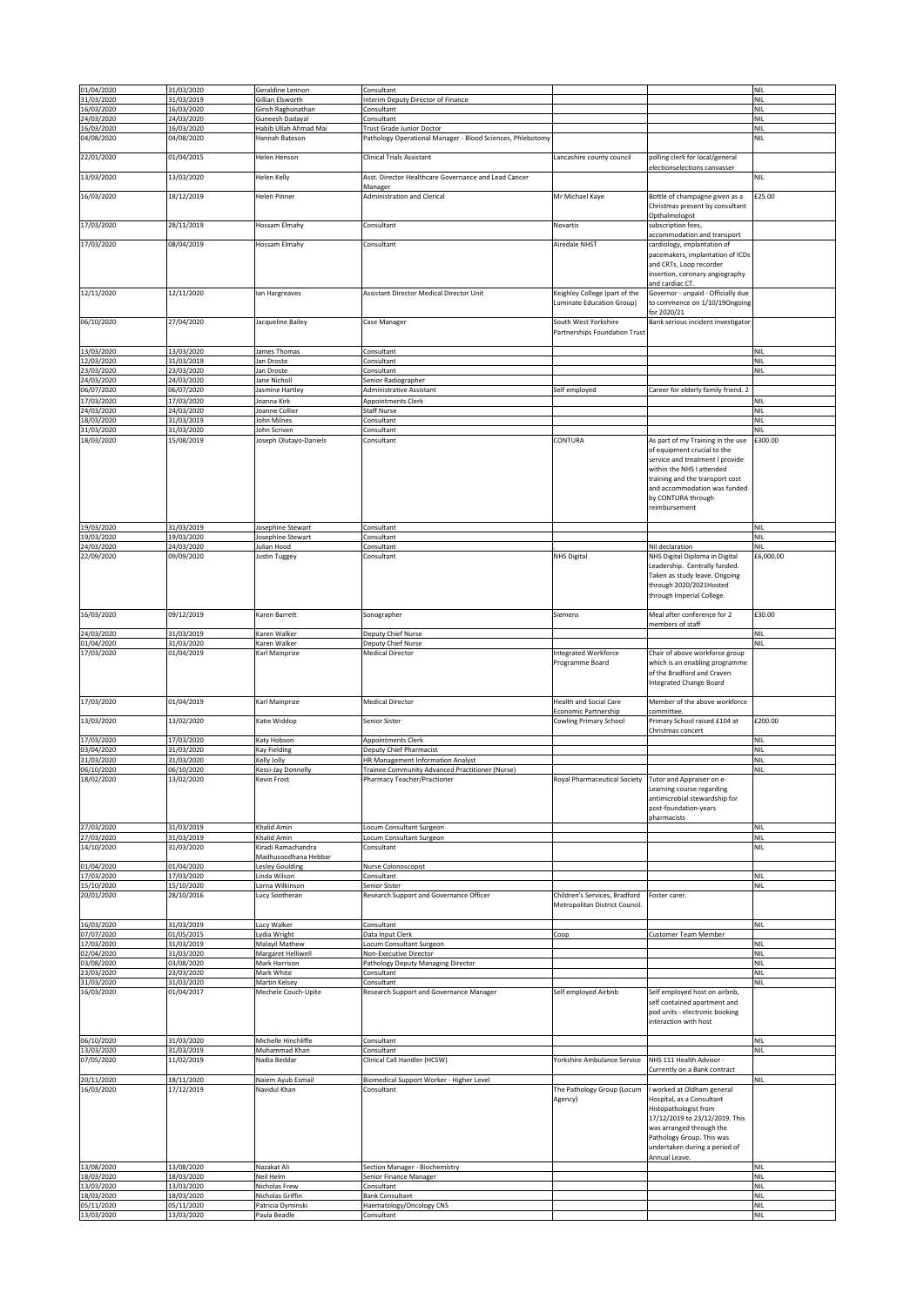| 27/03/2020               | 27/03/2020               | Pauline Bailey                          | Consultant                                                |                                        |                                                                     | <b>NIL</b>        |
|--------------------------|--------------------------|-----------------------------------------|-----------------------------------------------------------|----------------------------------------|---------------------------------------------------------------------|-------------------|
| 06/10/2020               | 06/10/2020               | Radostina Paskaleva                     | Associate Specialist                                      |                                        |                                                                     | <b>NIL</b>        |
| 24/03/2020               | 31/03/2019               | Rasheed Mohammed                        | Consultant                                                |                                        |                                                                     | <b>NIL</b>        |
| 16/03/2020               | 29/08/2018               | Richard Abba                            | Project Manager : non-surgical oncology strategy and      | Engie                                  | Approx 4000 Euro of shares                                          |                   |
|                          |                          |                                         | network                                                   |                                        | (March 2020 Value) in holdings                                      |                   |
|                          |                          |                                         |                                                           |                                        | which were only available to<br>employees at the time of issue      |                   |
|                          |                          |                                         |                                                           |                                        |                                                                     |                   |
| 13/03/2020               | 13/03/2020               | Richard Keeble                          | Consultant                                                |                                        |                                                                     | <b>NIL</b>        |
| 06/10/2020               | 31/03/2020               | Richard Lawrance                        | Consultant                                                |                                        |                                                                     | <b>NIL</b>        |
| 13/03/2020               | 13/03/2020               | Ritesh Sachdev                          | Consultant                                                |                                        |                                                                     | <b>NIL</b>        |
| 11/05/2020               | 11/05/2020               | Rob Aitchison                           | <b>Chief Operating Officer</b>                            | Bowling Green School -                 | Co-opted school Governor                                            |                   |
| 11/05/2020               | 11/05/2020               | Romy Smith                              | Senior Physiotherapy Assistant (Generic)                  | Governor                               |                                                                     | <b>NIL</b>        |
| 23/03/2020               | 31/03/2019               | Sam Roberts                             | Consultant                                                |                                        |                                                                     | <b>NIL</b>        |
| 19/08/2020               | 19/08/2020               | Sarah Flitcroft                         | Senior Manager/Advanced Specialist Practitioner           |                                        |                                                                     | <b>NIL</b>        |
| 29/10/2020               | 02/04/2015               | Sarah Rennison                          | Specialist Physiotherapist                                | Sarah Rennison Physiotherapy           | Human and veterinary                                                |                   |
|                          |                          |                                         |                                                           |                                        | physiotherapy assessment and                                        |                   |
|                          |                          |                                         |                                                           |                                        | treatment.Rugby Union physio:<br>physiotherapy assessment and       |                   |
|                          |                          |                                         |                                                           |                                        | treatment, pitchside first aid                                      |                   |
|                          |                          |                                         |                                                           |                                        |                                                                     |                   |
| 17/03/2020               | 17/03/2020               | Sharon Bowring                          | Consultant                                                |                                        |                                                                     | <b>NIL</b>        |
| 21/01/2021               | 21/01/2021               | Sheema Karajada                         | <b>Biomedical Scientist</b>                               |                                        |                                                                     | <b>NIL</b>        |
| 19/03/2020               | 13/02/2020               | Soumendra Nallapeta<br>Shankaranarayana | Consultant                                                | LMS                                    | PROMPT <sub>3</sub>                                                 | £500.00           |
| 17/03/2020               | 17/03/2020               | Stephanie Raff                          | Appointments Clerk                                        |                                        |                                                                     | <b>NIL</b>        |
| 28/04/2020               | 01/04/2019               | Stephen Porter                          | Consultant                                                | Mr SO Porter                           | Gynaecology                                                         |                   |
| 23/03/2020               | 01/04/2015               | Stuart Crawford                         | Clinical Lead for Research                                | Dr S. Michael Crawford                 | <b>Medical Oncology</b>                                             |                   |
| 23/03/2020               | 30/01/2020               | Stuart Crawford                         | Clinical Lead for Research                                | <b>British Thoracic Oncology</b>       | I was an invited speaker at the                                     | £300.00           |
|                          |                          |                                         |                                                           | Group                                  | BTOG conference in Dublin. My<br>air and ground transport fares,    |                   |
|                          |                          |                                         |                                                           |                                        | accommodation and meals were                                        |                   |
|                          |                          |                                         |                                                           |                                        | provided.                                                           |                   |
|                          |                          |                                         |                                                           |                                        |                                                                     |                   |
| 23/03/2020               | 01/04/2015               | <b>Stuart Crawford</b>                  | Clinical Lead for Research                                | GW Pharma                              | 750 ordinary                                                        |                   |
| 23/03/2020               | 01/04/2015               | Stuart Crawford                         | Clinical Lead for Research                                | Self employed                          | Medicolegal reporting.                                              |                   |
| 31/03/2020<br>31/03/2020 | 31/03/2019<br>31/03/2019 | Su-Ann Leong                            | Consultant<br>Consultant                                  |                                        |                                                                     | NII<br><b>NIL</b> |
| 06/05/2020               | 06/05/2020               | Su-Ann Leong<br>Susan Banks             | Midwife                                                   |                                        |                                                                     | NIL               |
| 16/03/2020               | 16/03/2020               | Susan Drysdale                          | Consultant                                                |                                        |                                                                     | <b>NIL</b>        |
| 13/03/2020               | 31/03/2019               | Susanna West                            | Consultant                                                |                                        |                                                                     | <b>NIL</b>        |
| 17/03/2020               | 02/03/2020               | <b>Tamsin Gregory</b>                   | Consultant                                                | AAGBI                                  | 2 x return train ticket to London                                   | £300.00           |
|                          |                          |                                         |                                                           |                                        | to speak at AAGBI educational                                       |                   |
|                          |                          |                                         |                                                           |                                        | seminars                                                            |                   |
| 13/10/2020<br>08/10/2020 | 17/04/2018<br>09/09/2020 | Timothy Baldwin<br>Tom Southern         | Digital Project Manager<br>Digital Project Support Office | Provident Financial<br><b>TPStores</b> | 6913 Ordinary Shares<br>Self Employed, Selling consumer             |                   |
|                          |                          |                                         |                                                           |                                        | goods on multiple marketplaces.                                     |                   |
|                          |                          |                                         |                                                           |                                        |                                                                     |                   |
| 07/05/2020               | 01/05/2016               | Tracey Warnett                          | <b>Advanced Biomedical Scientist</b>                      | University of Bradford                 | My permanent role is Technical                                      |                   |
|                          |                          |                                         |                                                           |                                        | Manager for the Faculty of Life                                     |                   |
|                          |                          |                                         |                                                           |                                        | Sciences at the University of                                       |                   |
|                          |                          |                                         |                                                           |                                        | Bradford.I have been added to                                       |                   |
|                          |                          |                                         |                                                           |                                        | the temporary HCPC register for                                     |                   |
|                          |                          |                                         |                                                           |                                        | Biomedical Scientists which I left<br>in December 2019 to enable me |                   |
|                          |                          |                                         |                                                           |                                        | to assist Pathology colleagues                                      |                   |
|                          |                          |                                         |                                                           |                                        | during the pandemic on a short                                      |                   |
|                          |                          |                                         |                                                           |                                        | term basis. Once my services are                                    |                   |
|                          |                          |                                         |                                                           |                                        | no longer required I will return to                                 |                   |
|                          |                          |                                         |                                                           |                                        | employment at the University                                        |                   |
|                          |                          |                                         |                                                           |                                        | and my name will be removed                                         |                   |
|                          |                          |                                         |                                                           |                                        | from the HCPC register after the                                    |                   |
|                          |                          |                                         |                                                           |                                        | pandemic requirements cease                                         |                   |
|                          |                          |                                         |                                                           |                                        |                                                                     |                   |
|                          |                          |                                         |                                                           |                                        |                                                                     |                   |
| 20/11/2020               | 20/11/2020               | Uchenna Okeahialam                      | <b>Advanced Biomedical Scientist</b>                      |                                        |                                                                     | <b>NIL</b>        |
| 24/03/2020               | 24/03/2020               | Venkata Govindaraju                     | Consultant                                                | Airedale NHS Trust                     | Orthopaedics, Gynaecology,                                          |                   |
|                          |                          |                                         |                                                           |                                        | Urology                                                             |                   |
| 09/10/2020               | 01/04/2015               | Vickie Campbell-Hemming                 | Principal Clinical Neuro-Psychologist                     | Dr Vickie Campbll-Hemming              | Provision of private psychological                                  |                   |
|                          |                          |                                         |                                                           |                                        | assessments and therapy                                             |                   |
| 09/10/2020               | 01/04/2015               | Vickie Campbell-Hemming                 | Principal Clinical Neuro-Psychologist                     | <b>Bradford District Care</b>          | Consultant Clinical Psychologist,                                   |                   |
|                          |                          |                                         |                                                           | <b>Foundation Trust</b>                | Clinical Lead for Older Peoples'                                    |                   |
|                          |                          |                                         |                                                           |                                        | Psychological Therapies,                                            |                   |
|                          |                          |                                         |                                                           |                                        | Professional Lead for Practitioner                                  |                   |
|                          |                          |                                         |                                                           |                                        | Psychologists and Care Trust Way                                    |                   |
|                          |                          |                                         |                                                           |                                        | Coach                                                               |                   |
| 17/03/2020               | 10/03/2020               | Victoria Barlow                         | Orthopaedic Nurse Practitioner                            | Thornton and Ross                      | Return Train journey from                                           | £53.50            |
| 18/03/2020               | 18/03/2020               | Victoria Pickles                        | Director of Corporate Affairs / Group Company Secretary   | Overgate Hospice                       | Keighley to Nottingham<br>I am a Trustee of Overgate                |                   |
|                          |                          |                                         |                                                           |                                        | Hospice. They have no business                                      |                   |
|                          |                          |                                         |                                                           |                                        | interests that conflict with that of                                |                   |
|                          |                          |                                         |                                                           |                                        | the Trust.                                                          |                   |
| 18/03/2020               | 18/03/2020               | Wedimbulu Ramani Gunasekera             | Consultant                                                |                                        |                                                                     | <b>NIL</b>        |
| 30/03/2020               | 31/03/2019               | Wendy Lum Hee                           | Consultant                                                |                                        |                                                                     | <b>NIL</b>        |
| 01/04/2020               | 31/03/2020               | Zbigniew Slowinski                      | Consultant                                                |                                        |                                                                     | <b>NIL</b>        |
| 22/09/2020               | 22/09/2020               | Zeshaan Ejaz                            | Senior Biomedical Scientist                               | University of Bradford                 | This was an ADHOC employment                                        |                   |
|                          |                          |                                         |                                                           |                                        | for carrying out three lectures at                                  |                   |
|                          |                          |                                         |                                                           |                                        | the University of Bradford.One                                      |                   |
|                          |                          |                                         |                                                           |                                        | 12th March 2019 and two on                                          |                   |
|                          |                          |                                         |                                                           |                                        | 19th March 2019.I am not an                                         |                   |
|                          |                          |                                         |                                                           |                                        | permanent contract for the                                          |                   |
|                          |                          |                                         |                                                           |                                        | University of Bradford. The exact                                   |                   |
|                          |                          |                                         |                                                           |                                        | amount of pay has not been<br>disclosed to myself after taxation    |                   |
|                          |                          |                                         |                                                           |                                        | by the university. I am giving an                                   |                   |
|                          |                          |                                         |                                                           |                                        | approximate of £150-£180 before                                     |                   |
|                          |                          |                                         |                                                           |                                        | taxation.                                                           |                   |
|                          |                          |                                         |                                                           |                                        |                                                                     |                   |
|                          |                          |                                         |                                                           |                                        |                                                                     |                   |
| 11/06/2019<br>15/03/2020 | 22/03/2019<br>31/03/2019 | #N/A<br>#N/A                            | Specialist Physiotherapist<br>Consultant                  | Harrogate Running Clinic               | Running Assessments.                                                | NII               |
| 17/03/2020               | 03/03/2020               | #N/A                                    | Administrative Assistant                                  | Tombola                                | £101.77 was raised for 'Hope for                                    | £101.77           |
|                          |                          |                                         |                                                           |                                        | Tomorrow' charity via a tombola                                     |                   |
|                          |                          |                                         |                                                           |                                        | on HODU                                                             |                   |
| 17/03/2020               | 17/10/2019               | #N/A                                    | <b>Administrative Assistant</b>                           | Overwritten for Data                   | £250 cheque for 'Hope for                                           | £250.00           |
|                          |                          |                                         |                                                           | Protection                             | Tomorrow <sup>®</sup>                                               |                   |
| 17/03/2020               | 03/01/2020               | #N/A                                    | Administrative Assistant                                  | collection tin                         | cash collected from 'Hope for                                       | £217.40           |
| 17/03/2020               | 03/01/2020               | #N/A                                    | Administrative Assistant                                  | Overwritten for Data                   | Tomorrow' collection tin<br>£90 cheque in memory of Mr              | £90.00            |
|                          |                          |                                         |                                                           | Protection                             | Atkinson                                                            |                   |
| 17/03/2020               | 03/01/2020               | #N/A                                    | <b>Administrative Assistant</b>                           | Kenneth Bridson                        | £50 cheque donation to Hope for £50.00                              |                   |
|                          |                          |                                         |                                                           |                                        | Tomorrow                                                            |                   |